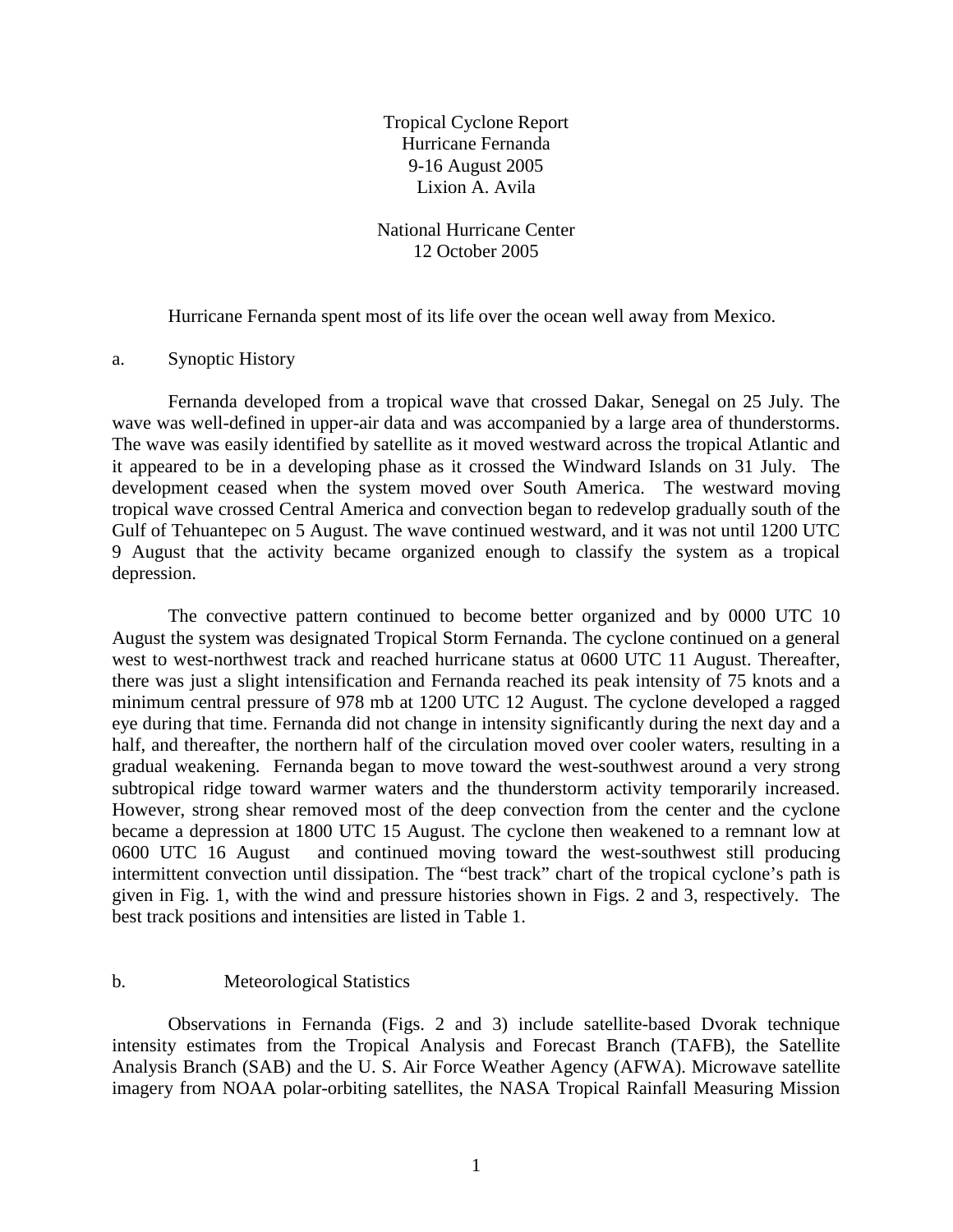(TRMM), the NASA QuikSCAT, and Defense Meteorological Satellite Program (DMSP) satellites were also useful in tracking Fernanda.

c. Casualty and Damage Statistics

There are no reports of casualties or damage associated with Fernanda.

d. Forecast and Warning Critique

 Average official track errors (with the number of cases in parentheses) for Fernanda were 19 (25), 28 (23), 41 (21), 54(19), 95(15), 126(11) and 173(7) n mi for the 12, 24, 36, 48, 72, 96, and 120 h forecasts, respectively. These errors are well below the average official track errors for the 10-yr period  $1995-2004^{1}$  of 37, 68, 97, 123, 175, 208, and 259 n mi, respectively. Table 2 displays the forecast track model statistics and shows that comparison with the official forecast track.

 Average official intensity errors were 7, 11, 11, 13, 15, 15 and 19 knots for the 12, 24, 36, 48, 72, 96 and 120 h forecasts, respectively. These errors are very close to the long-term averages of 6, 11, 14, 17, 19, 18, and 19 knots for the same 10-yr period.

No watches or warnings were required for Fernanda.

<u>.</u> 1

Errors given for the 96 and 120 h periods are averages over the four-year period 2001-4.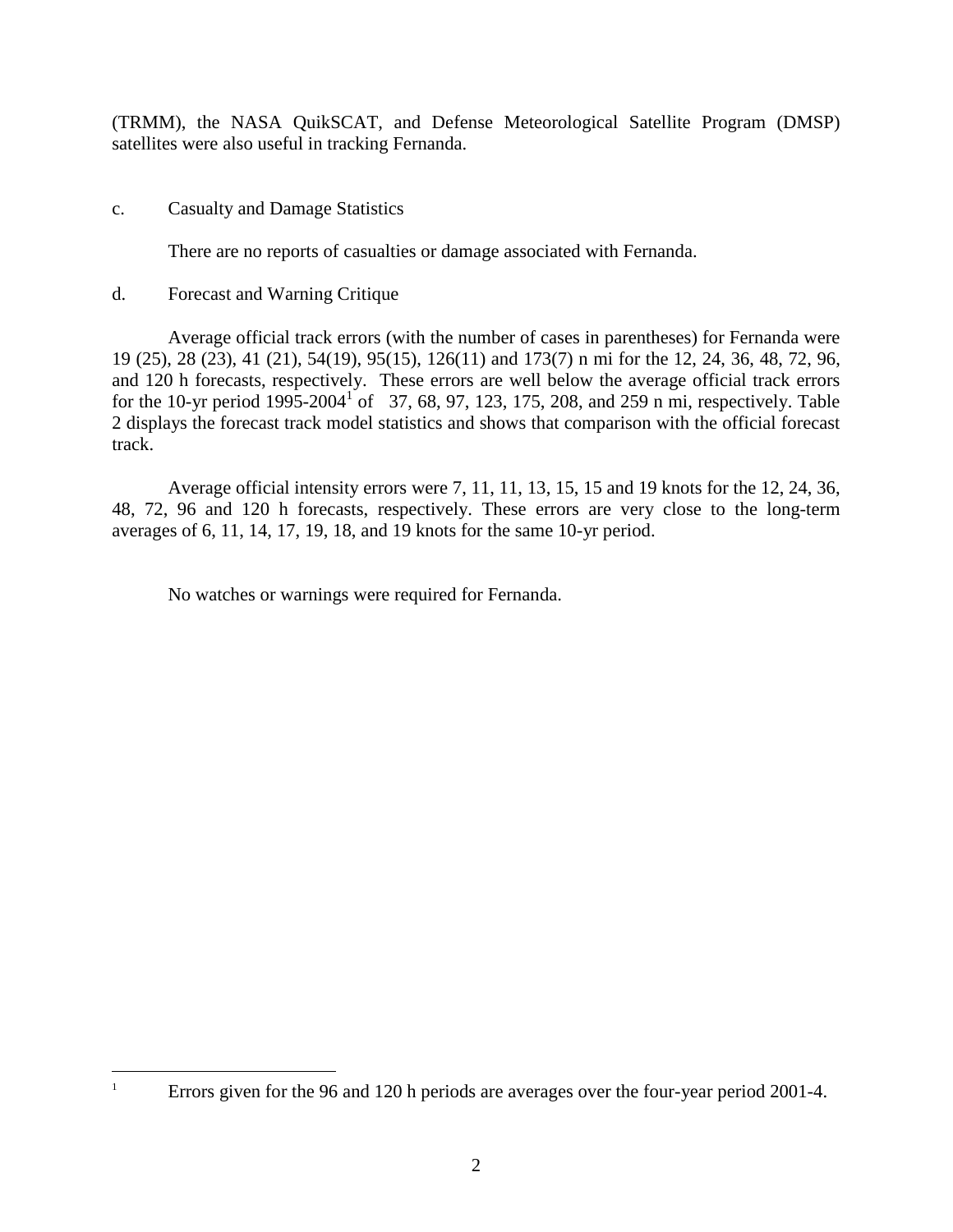| Date/Time<br>(UTC) | Latitude<br>$({}^{\circ}N)$ | Longitude<br>$(^{\circ}W)$ | Pressure<br>(mb) | Wind<br>Speed<br>(kt) | <b>Stage</b>              |  |
|--------------------|-----------------------------|----------------------------|------------------|-----------------------|---------------------------|--|
| 09 / 1200          | 14.0                        | 113.8                      | 1006             | 25                    | tropical depression       |  |
| 09 / 1800          | 14.3                        | 114.8                      | 1005             | 30                    |                           |  |
| 10 / 0000          | 14.8                        | 115.8                      | 1005             | 35                    | tropical storm            |  |
| 10 / 0600          | 15.1                        | 116.9                      | 1000             | 45                    | $\boldsymbol{\mathsf{H}}$ |  |
| 10 / 1200          | 15.4                        | 118.0                      | 994              | 55                    | $\pmb{\mathsf{H}}$        |  |
| 10 / 1800          | 15.6                        | 118.6                      | 994              | 55                    | $\pmb{\mathsf{H}}$        |  |
| 11/0000            | 16.1                        | 119.6                      | 994              | 55                    | $\pmb{\mathsf{H}}$        |  |
| 11/0600            | 16.3                        | 120.2                      | 989              | 65                    | hurricane                 |  |
| 11/1200            | 16.7                        | 120.8                      | 989              | 65                    | Ħ                         |  |
| 11/1800            | 17.1                        | 121.6                      | 986              | 65                    | $\pmb{\mathsf{H}}$        |  |
| 12/0000            | 17.6                        | 122.2                      | 982              | 70                    | $\pmb{\mathsf{H}}$        |  |
| 12/0600            | 17.9                        | 122.6                      | 979              | 75                    | $\pmb{\mathsf{H}}$        |  |
| 12 / 1200          | 18.3                        | 123.5                      | 978              | 75                    | $\pmb{\mathsf{H}}$        |  |
| 12/1800            | 18.6                        | 124.3                      | 979              | 75                    | $\pmb{\mathsf{H}}$        |  |
| 13 / 0000          | 18.8                        | 125.1                      | 979              | 75                    | $\pmb{\mathsf{H}}$        |  |
| 13 / 0600          | 19.1                        | 126.0                      | 979              | 75                    | $\pmb{\mathsf{H}}$        |  |
| 13 / 1200          | 19.2                        | 126.7                      | 979              | 75                    | $\pmb{\mathsf{H}}$        |  |
| 13 / 1800          | 19.2                        | 127.5                      | 983              | 65                    | $\pmb{\mathsf{H}}$        |  |
| 14 / 0000          | 19.2                        | 128.3                      | 987              | 65                    | $\pmb{\mathsf{H}}$        |  |
| 14 / 0600          | 19.0                        | 129.0                      | 990              | 60                    | tropical storm            |  |
| 14 / 1200          | 18.7                        | 129.6                      | 990              | 60                    | $^{\prime}$               |  |
| 14 / 1800          | 18.3                        | 130.3                      | 990              | 60                    | $\pmb{\mathsf{H}}$        |  |
| 15 / 0000          | 17.9                        | 131.0                      | 990              | 60                    | $\pmb{\mathsf{H}}$        |  |
| 15 / 0600          | 17.6                        | 131.8                      | 994              | 50                    | $\pmb{\mathsf{H}}$        |  |
| 15 / 1200          | 17.3                        | 132.6                      | 1002             | 40                    | $\mathbf{H}$              |  |
| 15 / 1800          | 17.1                        | 133.7                      | 1004             | 30                    | tropical depression       |  |
| 16/0000            | 17.2                        | 134.6                      | 1008             | 25                    | $\mathbf{H}$              |  |
| $16/0600$          | 17.1                        | 135.8                      | 1008             | 20                    | low                       |  |
| 16 / 1200          | 17.0                        | 137.0                      | 1008             | 20                    |                           |  |
| 16/1800            | 16.8                        | 138.0                      | 1008             | 20                    | $\pmb{\mathsf{H}}$        |  |
| 17 / 0000          | 16.6                        | 139.0                      | 1010             | 20                    | $\pmb{\mathsf{H}}$        |  |
| 17 / 0600          | 16.5                        | 140.0                      | 1010             | 20                    | $\boldsymbol{\mathsf{H}}$ |  |
| 17 / 1200          | 16.4                        | 141.0                      | 1011             | 20                    | $\pmb{\mathsf{H}}$        |  |
| 17/1800            |                             |                            |                  |                       | dissipated                |  |
| 12 / 1200          | 18.3                        | 123.5                      | 978              | 75                    | minimum pressure          |  |

Table 1. Best track for Tropical Storm Fernanda, 9-16 August 2005.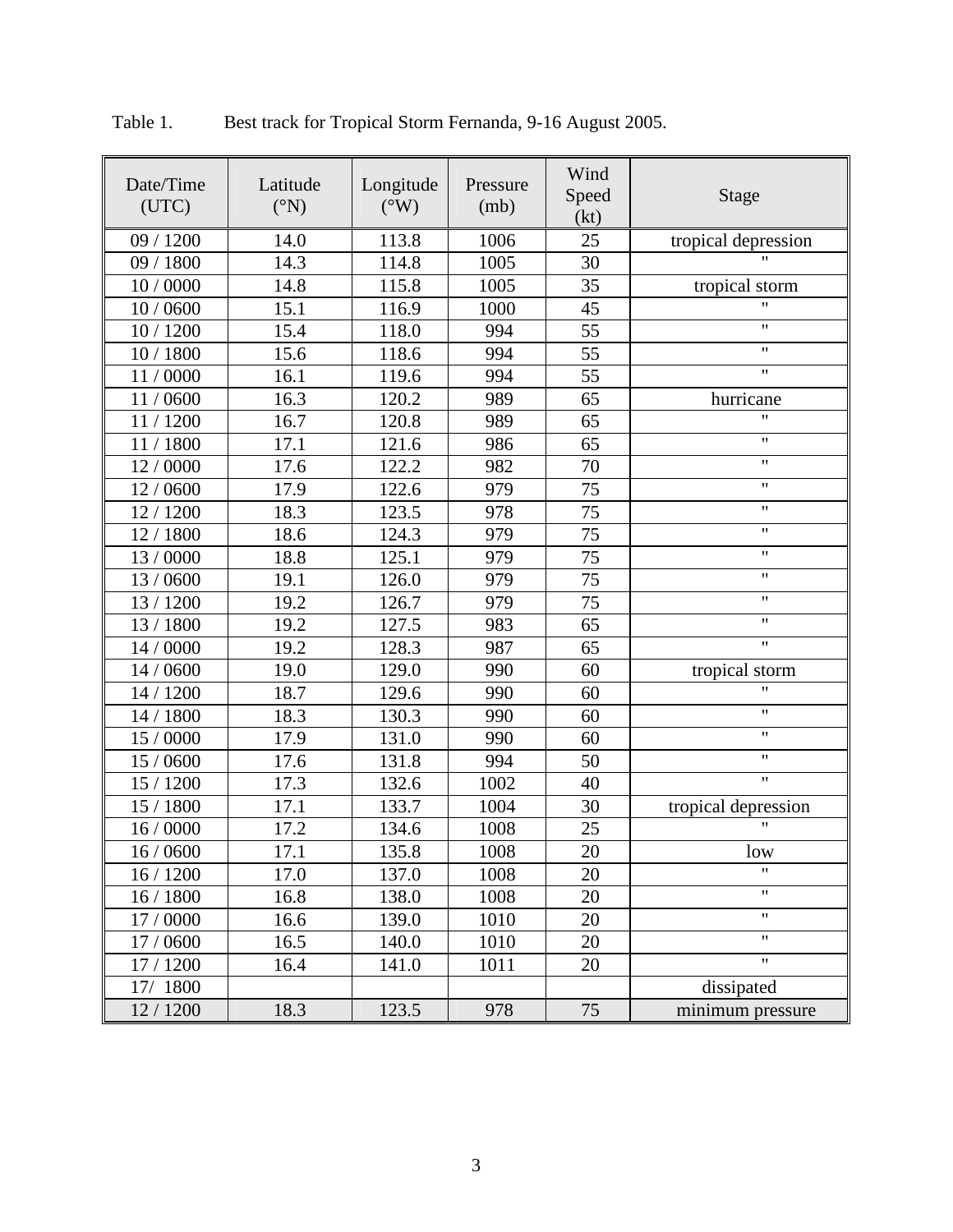Table. 2. Preliminary forecast evaluation (heterogeneous sample) for Fernanda, 9-16 August 2005. Forecast errors (n mi) are followed by the number of forecasts in parentheses. Errors smaller than the NHC official forecast are shown in bold-face type. Verification includes the depression stage, but does not include the extratropical stage.

| Forecast    | Forecast Period (h) |            |            |            |            |            |                        |  |  |
|-------------|---------------------|------------|------------|------------|------------|------------|------------------------|--|--|
| Technique   | 12                  | 24         | 36         | 48         | 72         | 96         | 120                    |  |  |
| CLP5        | 27(25)              | 54 (23)    | 88 (21)    | 122 19)    | 167(15)    | 192(11)    | 232(7)                 |  |  |
| <b>GFNI</b> | 22(22)              | 44 (20)    | 71 (18)    | 95(16)     | 151 (12)   | 233(8)     | 383<br>4)              |  |  |
| <b>GFDI</b> | 20(24)              | 30(22)     | 38(20)     | 54 (18)    | 97(14)     | 157(10)    | 241<br>6)              |  |  |
| <b>GFDL</b> | 19(25)              | 31(23)     | 33(21)     | 44 (19)    | 82(15)     | 138 (11)   | 224<br>7)              |  |  |
| <b>GFDN</b> | 28 (23)             | 42 (21)    | 62(19)     | 87<br>(17) | 143(13)    | 211<br>(9) | 343<br>(5)             |  |  |
| <b>GFSI</b> | 20(24)              | 30(22)     | 33(20)     | 47 (18)    | 93(14)     | 147(10)    | 126(6)                 |  |  |
| <b>GFSO</b> | 31(25)              | 38 (23)    | 36(21)     | 43 (19)    | 80(15)     | 130(11)    | 129<br>7)              |  |  |
| <b>AEMI</b> | 24 (24)             | (22)<br>41 | 54 (20)    | 71 (18)    | 113(14)    | 143(10)    | 170<br>6               |  |  |
| <b>NGPI</b> | 29 (24)             | 64 (22)    | 98 (20)    | 138 18)    | 222 (14)   | 323(10)    | 399(5)                 |  |  |
| <b>NGPS</b> | 28 (24)             | 50 (22)    | 82 (20)    | 122 18)    | 209(14)    | 313(10)    | 435 (<br>6)            |  |  |
| <b>UKMI</b> | 26(24)              | 46 (22)    | (20)<br>67 | 78 (18)    | 110(14)    | 100(10)    | 123(6)                 |  |  |
| <b>UKM</b>  | 25(13)              | 46 (12)    | 52(11)     | 73 (10)    | 111<br>(8) | 93(6)      | 99<br>$\boldsymbol{4}$ |  |  |
| <b>BAMD</b> | 29 (25)             | 49 (23)    | 66 (21)    | 81 (19)    | 107(15)    | 135(11)    | <b>140</b><br>7)       |  |  |
| <b>BAMM</b> | 29 (24)             | (22)<br>41 | 50(20)     | 68 (18)    | 111(15)    | 130(11)    | 111<br>7)              |  |  |
| <b>BAMS</b> | 34 (24)             | 49<br>(22) | 70<br>(20) | 90(18)     | 124 (15)   | 142(11)    | 136 <sub>0</sub><br>7) |  |  |
| <b>CONU</b> | 17(24)              | 27(22)     | 38(20)     | 55 (18)    | 94 (14)    | 148(10)    | 193(6)                 |  |  |
| <b>GUNA</b> | 15(23)              | 22(21)     | 34 (19)    | 45(17)     | 85(13)     | 138(9)     | 177<br>5)              |  |  |
| <b>FSSE</b> | 19(24)              | 39 (22)    | (20)<br>61 | 86 (18)    | 124(14)    | 183(9)     | 208<br>(5)             |  |  |
| <b>OFCL</b> | 19(25)              | 28 (23)    | 41 (21)    | 54 (19)    | 95(15)     | 136(11)    | 173<br>(7)             |  |  |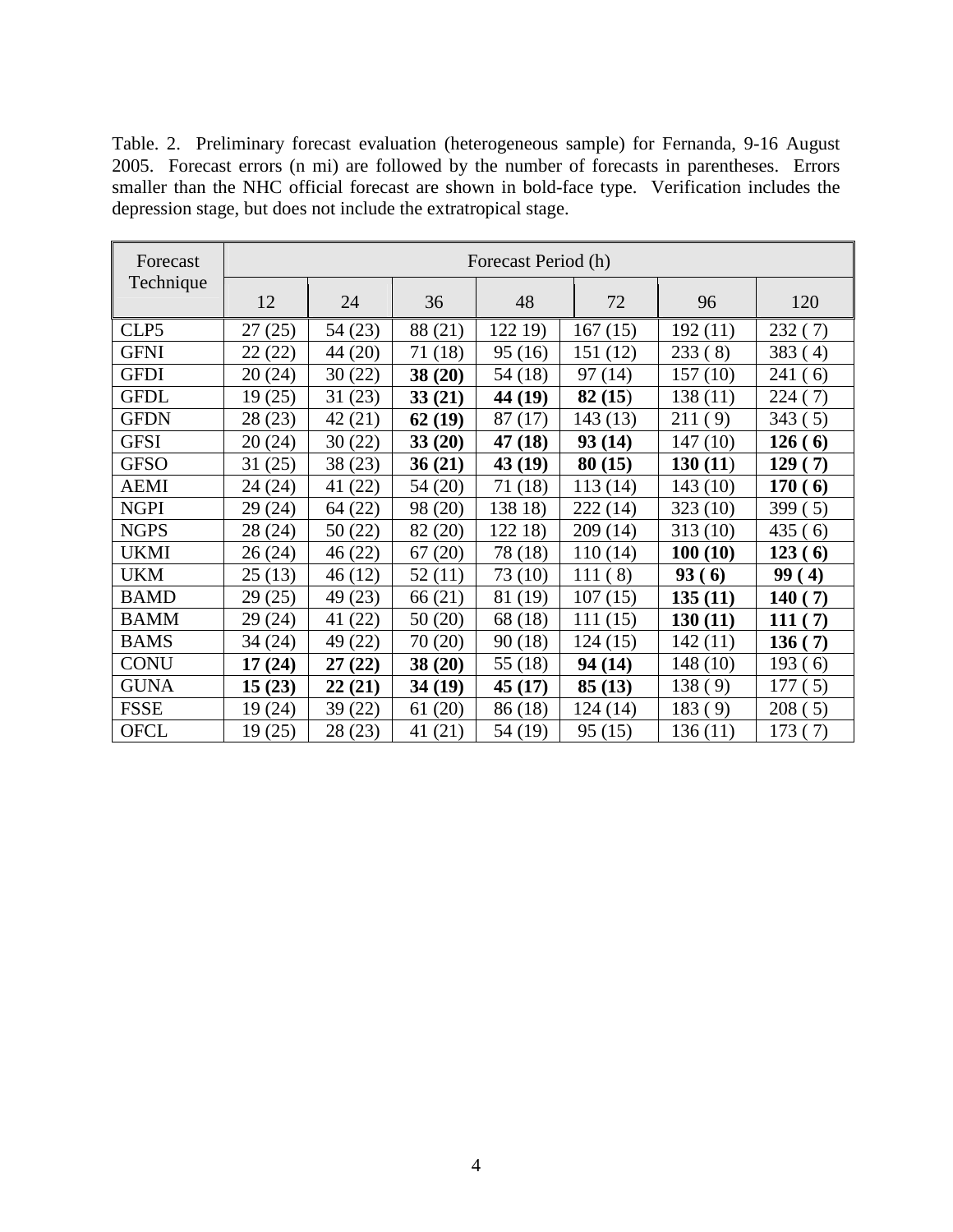

Figure 1. Best track positions for Hurricane Fernanda 9-16 August 2005.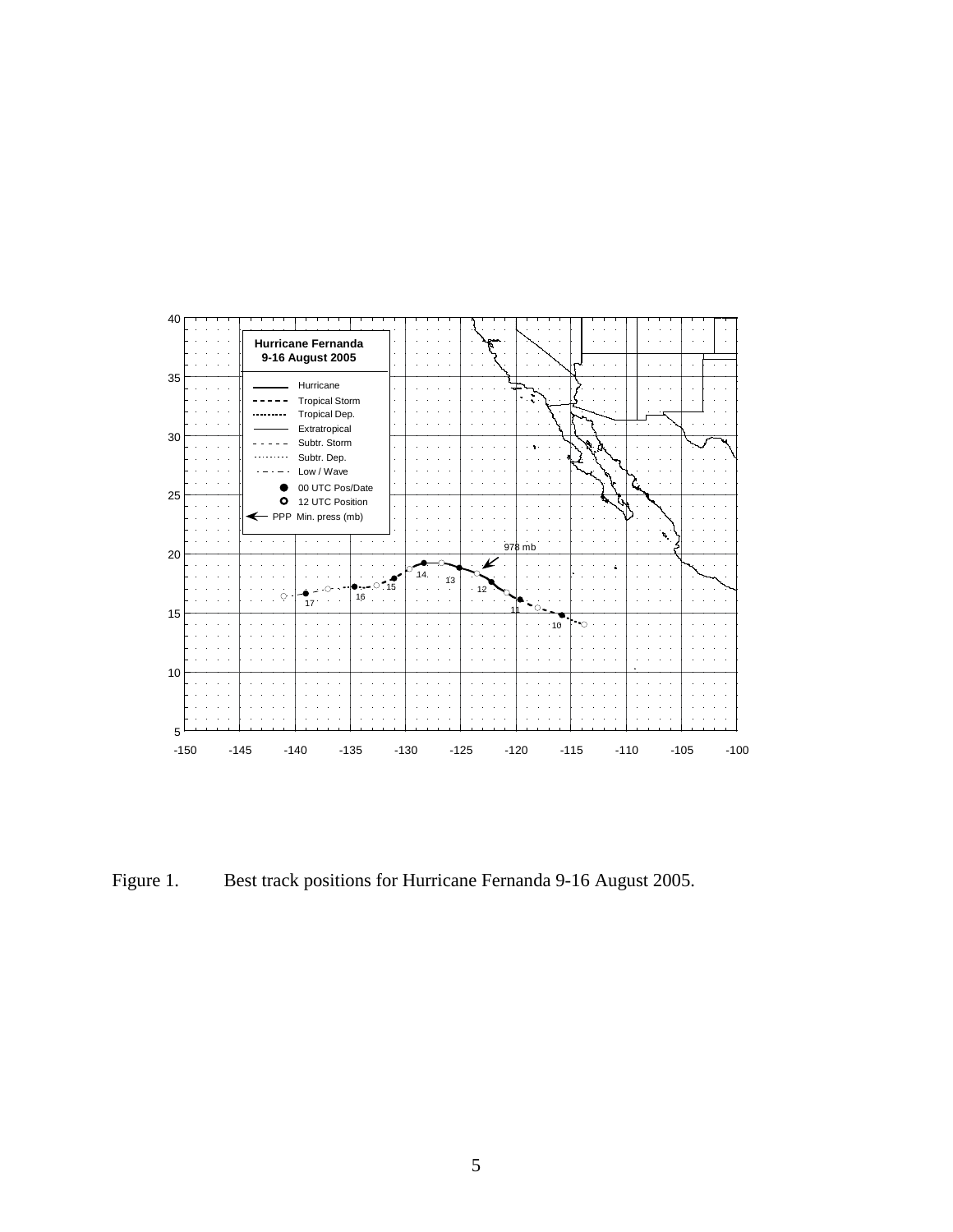

Figure 2. Selected wind observations and best track maximum sustained surface wind speed curve for Hurricane Fernanda, 9-16 August 2005